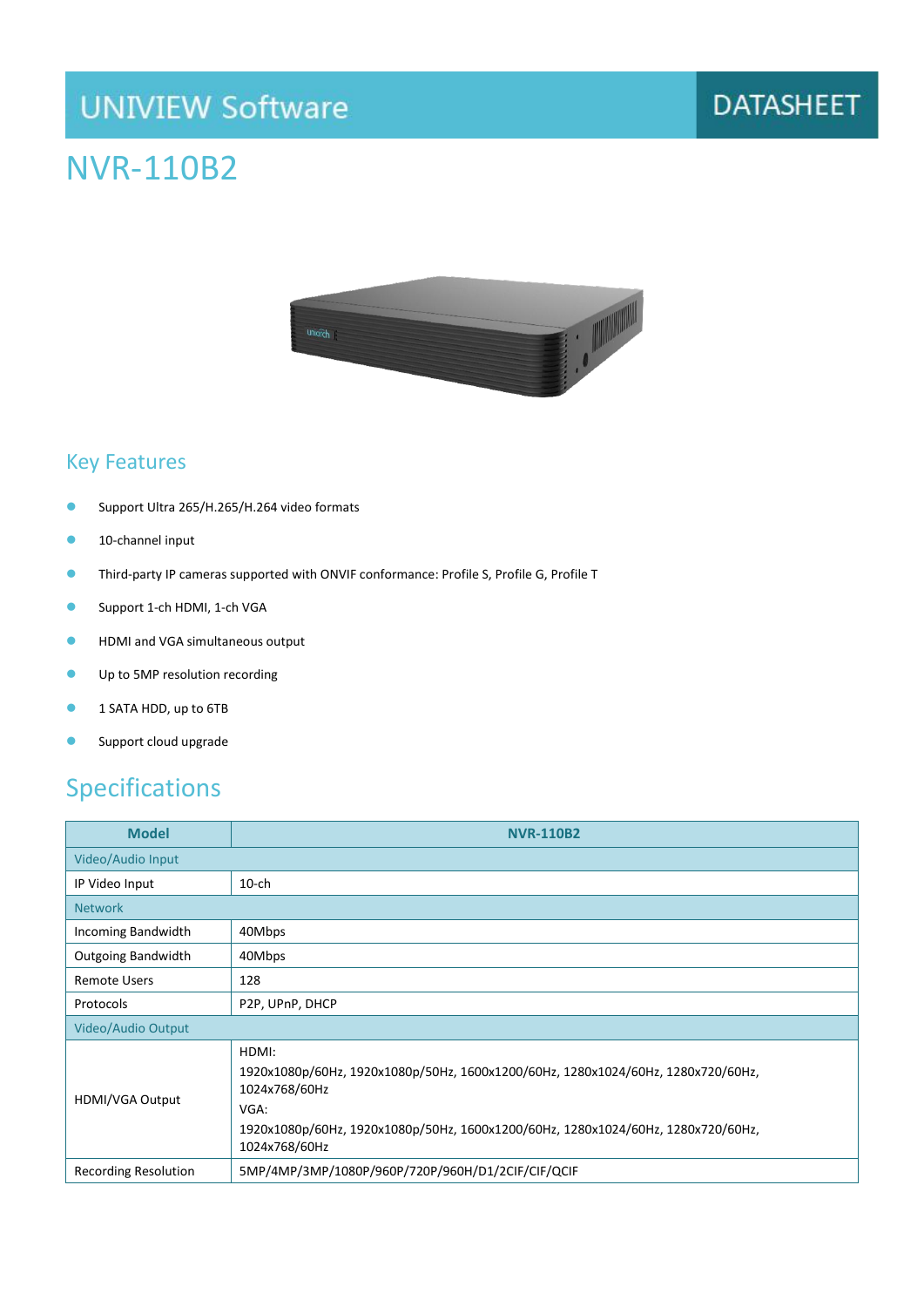# **UNIVIEW Software**

## **DATASHEET**

| Synchronous Playback       | $10$ -ch                                                                  |  |
|----------------------------|---------------------------------------------------------------------------|--|
| Corridor Mode Screen       | 3/4                                                                       |  |
| <b>Decoding</b>            |                                                                           |  |
| Decoding format            | Ultra 265/H.265/H.264                                                     |  |
| Liveview/Playback          | 5MP/4MP/3MP/1080P/960P/720P/960H/D1/2CIF/CIF/QCIF                         |  |
| Capability                 | 1 x 5MP@30, 1 x 4MP@30, 1 x 3MP@30, 2 x 1080p@30, 4 x 720p@30, 10 x D1@30 |  |
| <b>Hard Disk</b>           |                                                                           |  |
| <b>SATA</b>                | 1 SATA interface                                                          |  |
| Capacity                   | up to 6TB for each disk                                                   |  |
| <b>External Interface</b>  |                                                                           |  |
| Network Interface          | 1 RJ45 10M/100M self-adaptive Ethernet Interface                          |  |
| <b>USB</b> Interface       | Rear panel: 2 x USB2.0                                                    |  |
| General                    |                                                                           |  |
| Power Supply               | 12V DC                                                                    |  |
|                            | Power Consumption: ≤3 W (without HDD)                                     |  |
| <b>Working Environment</b> | -10°C ~ + 55°C (+14°F ~ +131°F), Humidity $\leq$ 90% RH (non-condensing)  |  |
| Dimensions (W×D×H)         | $255$ mm × 215mm × 42mm (10.0" × 8.5" × 1.7")                             |  |
| Weight (without HDD)       | ≤1.2kg (2.64lb)                                                           |  |

### Dimensions